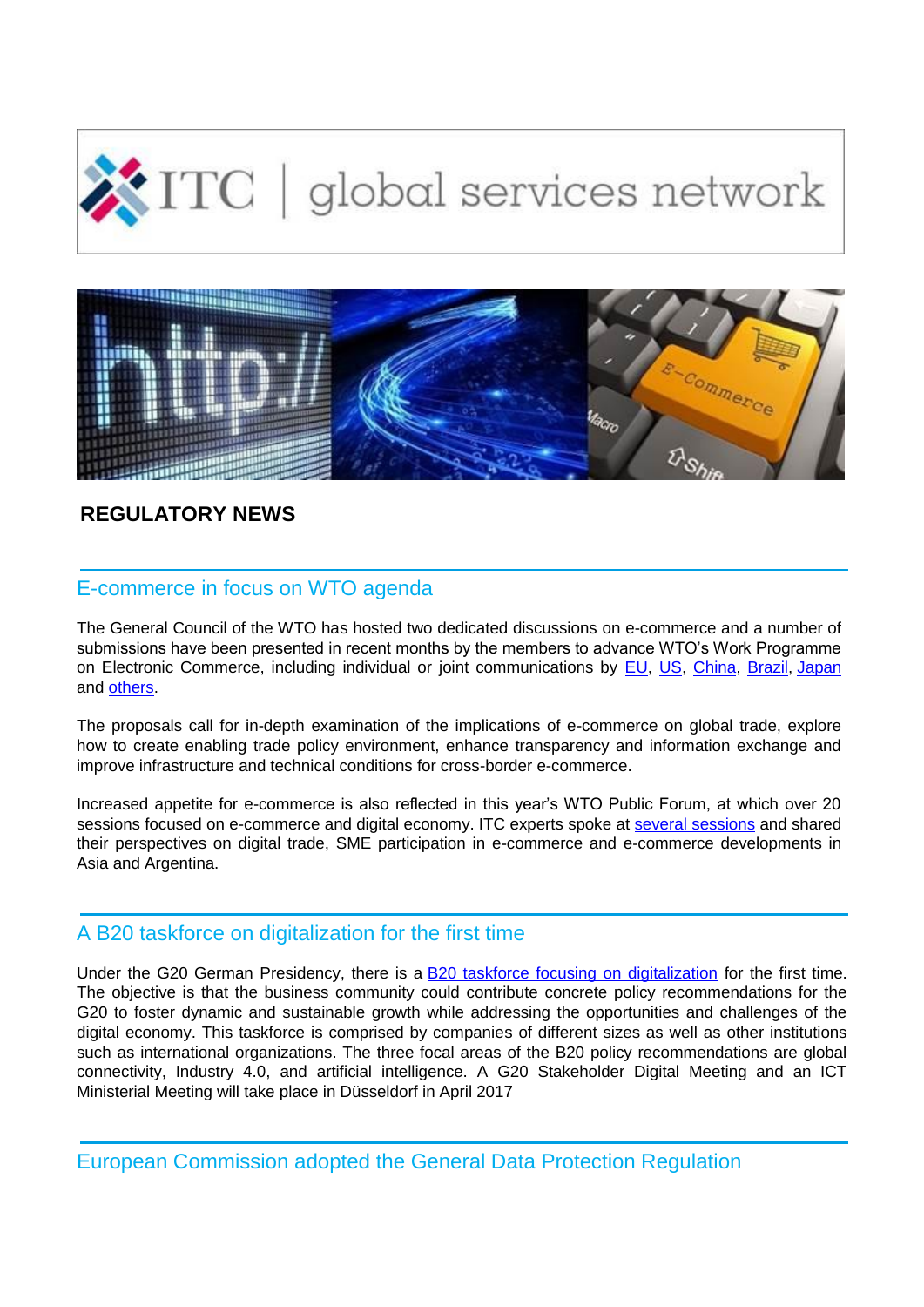The European Commission formally adopted the new EU data protection framework on 27 April 2016. [The](http://legacy.intracen.org/survey/contact/openings.asp?3&5510-1288&4&M4VTFBMiUdJrViulVVyJFg)  [General Data Protection Regulation \(GDPR\),](http://legacy.intracen.org/survey/contact/openings.asp?3&5510-1288&4&M4VTFBMiUdJrViulVVyJFg) aimed at strengthening and unifying data protection for individuals within the EU, will enter into application by 25 May 2018. The proposed new EU data protection regime extends the scope of the EU data protection law to all foreign companies processing data of EU residents, and provides for harmonization of the data protection regulations across the 28 EU member states.

## European Commission launched EU-U.S data privacy shield

On 12 July 2016, the European Commission [adopted](http://legacy.intracen.org/survey/contact/openings.asp?3&5510-1288&5&M4VTFBMiUdJrViulVVyJFg) the [EU-U.S. privacy shield,](http://legacy.intracen.org/survey/contact/openings.asp?3&5510-1288&6&M4VTFBMiUdJrViulVVyJFg) designed to be a new legal framework for transatlantic data flows replacing the [Safe Harbour agreement a](http://legacy.intracen.org/survey/contact/openings.asp?3&5510-1288&7&M4VTFBMiUdJrViulVVyJFg)dopted in 2000. This new framework protects the fundamental rights of individuals in the EU whose personal data is transferred to the United States, while facilitating data flow that support transatlantic trade. It is built on the following principles: strong obligations on companies handling data, clear safeguards and transparency obligations on U.S. government access, effective protection of individual rights and annual joint review mechanism.

#### Indonesia released an economic policy package on e-commerce

In November 2016, President Joko Widodo (Jokowi) unveiled the [14th economic policy package,](http://legacy.intracen.org/survey/contact/openings.asp?3&5510-1288&8&M4VTFBMiUdJrViulVVyJFg) which is focused on e-commerce development. The new package is expected to pave the way for Indonesia to become the biggest digital economy of the region by 2020 with a targeted value of US\$130 billion. The package offers an e-commerce roadmap that will be set forth in a Presidential Decree. There are eight aspects that will be set out in the regulation, namely access to finance, taxation, consumer protection, human resources and education, logistics, communication infrastructure, cyber security and formation of implementers.

## **TRADE NEWS**

## TiSA negotiations in hiatus for the time being

TiSA participants decided on 18 November to pause negotiations for the time being, having suspended the ministerial meeting scheduled for 5 December. This seems to be as a result of the new political context after the US election and its repercussions in other negotiating efforts. Central differences among TiSA participants and even within the European Union have also played a role in this decision. These differences remain on a number of issues, many of which are related to e-commerce such as privacy, data flows and localisation requirement. Other tough areas are "new" services, the definition of the "necessity" clause in domestic regulation, maritime transport and mode 4. The EU report on the last [two negotiating](http://legacy.intracen.org/survey/contact/openings.asp?3&5510-1288&9&M4VTFBMiUdJrViulVVyJFg)  [rounds](http://legacy.intracen.org/survey/contact/openings.asp?3&5510-1288&9&M4VTFBMiUdJrViulVVyJFg) in September and November this year touch upon the contentious issues in negotiations. The 22nd negotiating round scheduled by end of November has been suspended and will be replaced by a discussion on outstanding issues.

# CETA signed to facilitate EU-Canada trade

On 30 October, the EU and Canada [signed](http://legacy.intracen.org/survey/contact/openings.asp?3&5510-1288&10&M4VTFBMiUdJrViulVVyJFg) the [Comprehensive Economic and Trade Agreement \(CETA\)](http://legacy.intracen.org/survey/contact/openings.asp?3&5510-1288&11&M4VTFBMiUdJrViulVVyJFg) after having adopted a [joint interpretative instrument](http://legacy.intracen.org/survey/contact/openings.asp?3&5510-1288&12&M4VTFBMiUdJrViulVVyJFg) that allowed Belgium to sign the deal. The new trade pact is expected to facilitate business linkages between EU and Canada, remove customs duties, improve access to public contracts, open up new sectors of services markets, offer predictable conditions for investors, and further protect geographical indications. The agreement provides a framework to approve the recognition of qualifications in regulated professions such as architects, accountants and engineers.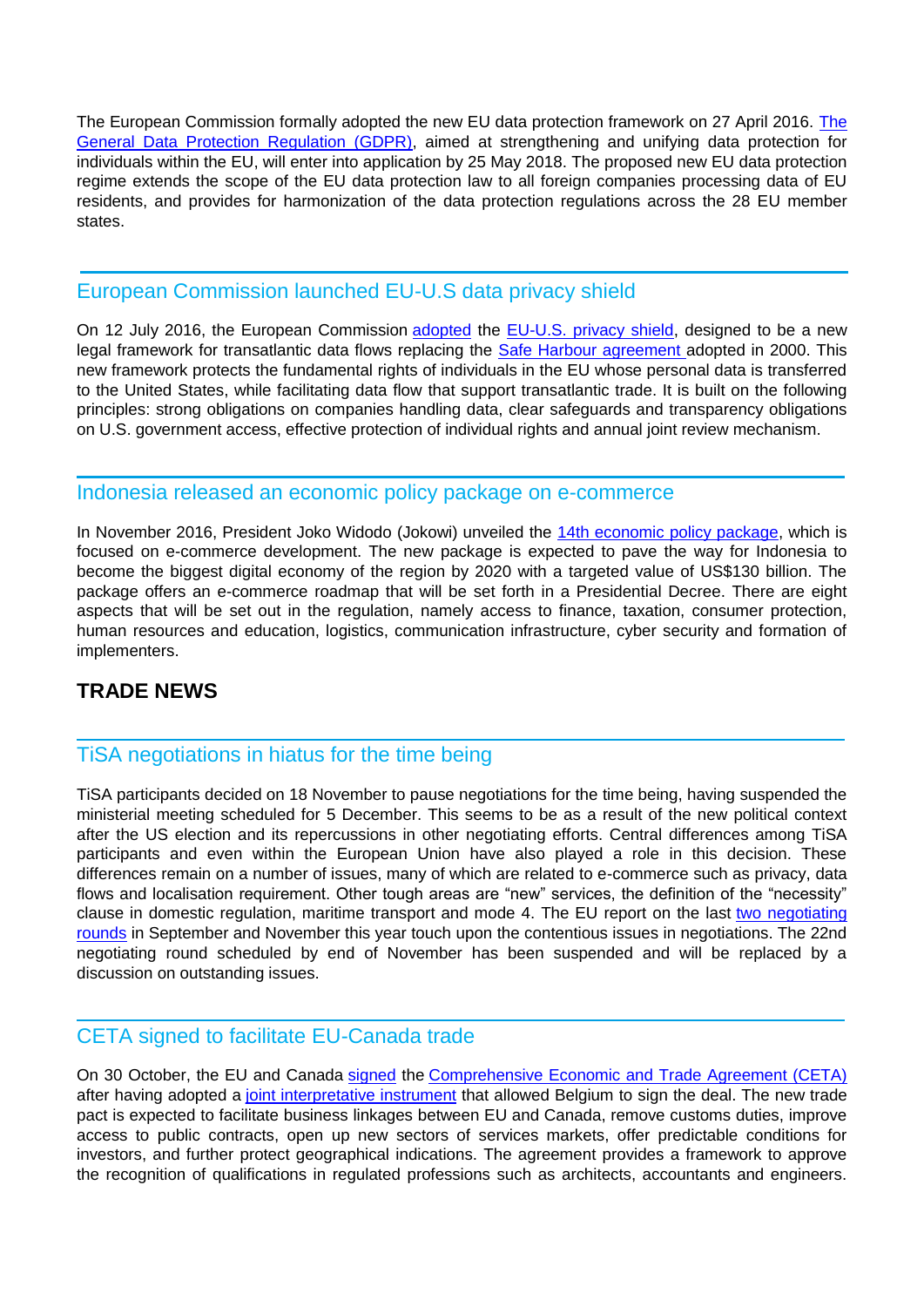CETA will also make it easier for company staff and other professionals to work on the other side of the Atlantic, and for firms to temporarily move staff between the EU and Canada.

#### Increased *de minimis* thresholds in the Philippines and the U.S.

Department of Finance of the Philippines issued a customs administrative order to implement a *new de minimis* tax exemption provision under the Customs Modernization Tariff Act. The new *de minimis* value threshold had been [increased](http://legacy.intracen.org/survey/contact/openings.asp?3&5510-1288&13&M4VTFBMiUdJrViulVVyJFg) from PHP 10 (US\$ 0.21) to PHP 10,000 (US\$ 210) as of 25 October 2016. No duties and taxes will be collected on goods with a Free on Board (FOB) or Free Carrier (FCA) value of PHP 10,000 or below.

Similarly, U.S. Customs and Border Protection (CBP) announced that *de minimis level* on international shipments inbounds to the U.S. is [raised](http://legacy.intracen.org/survey/contact/openings.asp?3&5510-1288&14&M4VTFBMiUdJrViulVVyJFg) from US\$ 200 to US\$ 800 per shipment effective 10 March 2016, as agreed in the [Trade Facilitation and Trade Enforcement Act of 2015.](http://legacy.intracen.org/survey/contact/openings.asp?3&5510-1288&15&M4VTFBMiUdJrViulVVyJFg)

#### New proposals to facilitate global services trade

On 6 October 2016. WTO members discussed a [proposal](http://legacy.intracen.org/survey/contact/openings.asp?3&5510-1288&16&M4VTFBMiUdJrViulVVyJFg) by India at a meeting of the Working Party on Domestic Regulation. The proposal for a Trade Facilitation in Services (TFS) agreement aims to reduce bottlenecks that services and services suppliers face. The note emphasised the "reduction of transaction costs associated with unnecessary regulatory and administrative burden on trade in services". The proposal addressed all four modes of services supply. Services negotiators also discussed another proposal by eight members to simplify authorization processes for the licensing and qualification requirements of services suppliers.

#### Implementation on ITA expansion commitments is progressing

The expansion of the Information Technology Agreement (ITA), agreed at the Nairobi Ministerial Conference in December 2015, provides for the elimination of import tariffs and other duties and charges on an additional 201 IT products either immediately or progressively over three years. As of [1 November](http://legacy.intracen.org/survey/contact/openings.asp?3&5510-1288&17&M4VTFBMiUdJrViulVVyJFg)  [2016,](http://legacy.intracen.org/survey/contact/openings.asp?3&5510-1288&17&M4VTFBMiUdJrViulVVyJFg) a large majority of participants in the newly-expanded ITA (18 out of 24) have implemented their tariff commitments under the deal, with full implementation on track for the near future. [Participation](http://legacy.intracen.org/survey/contact/openings.asp?3&5510-1288&18&M4VTFBMiUdJrViulVVyJFg) since the conclusion of the original ITA in December 1996 has grown significantly, now covering 82 countries and representing 97 percent of world trade in IT products,

### **BUSINESS NEWS**

### U.S. FCC adopted broadband consumer privacy rules

On 27 October 2016, the Federal Communications Commission (FCC) of the United States adopted [rules](http://legacy.intracen.org/survey/contact/openings.asp?3&5510-1288&19&M4VTFBMiUdJrViulVVyJFg) that require broadband Internet Service Providers (ISPs) to protect the privacy of their customers. The rules implement the privacy requirements of Section 222 of the Communications Act for broadband ISPs, giving broadband customers the tools they need to make informed decisions about how their information is used and shared by their ISPs. The rules separate the use and sharing of information into three categories. Opt-in requires ISPs to obtain affirmative consent from consumers to use and share sensitive information. Opt-out allows ISPs to use and share non-sensitive information unless a customer "opts-out". Exceptions to consent requirements imply that customer consent is inferred for certain purposes specified in the statute.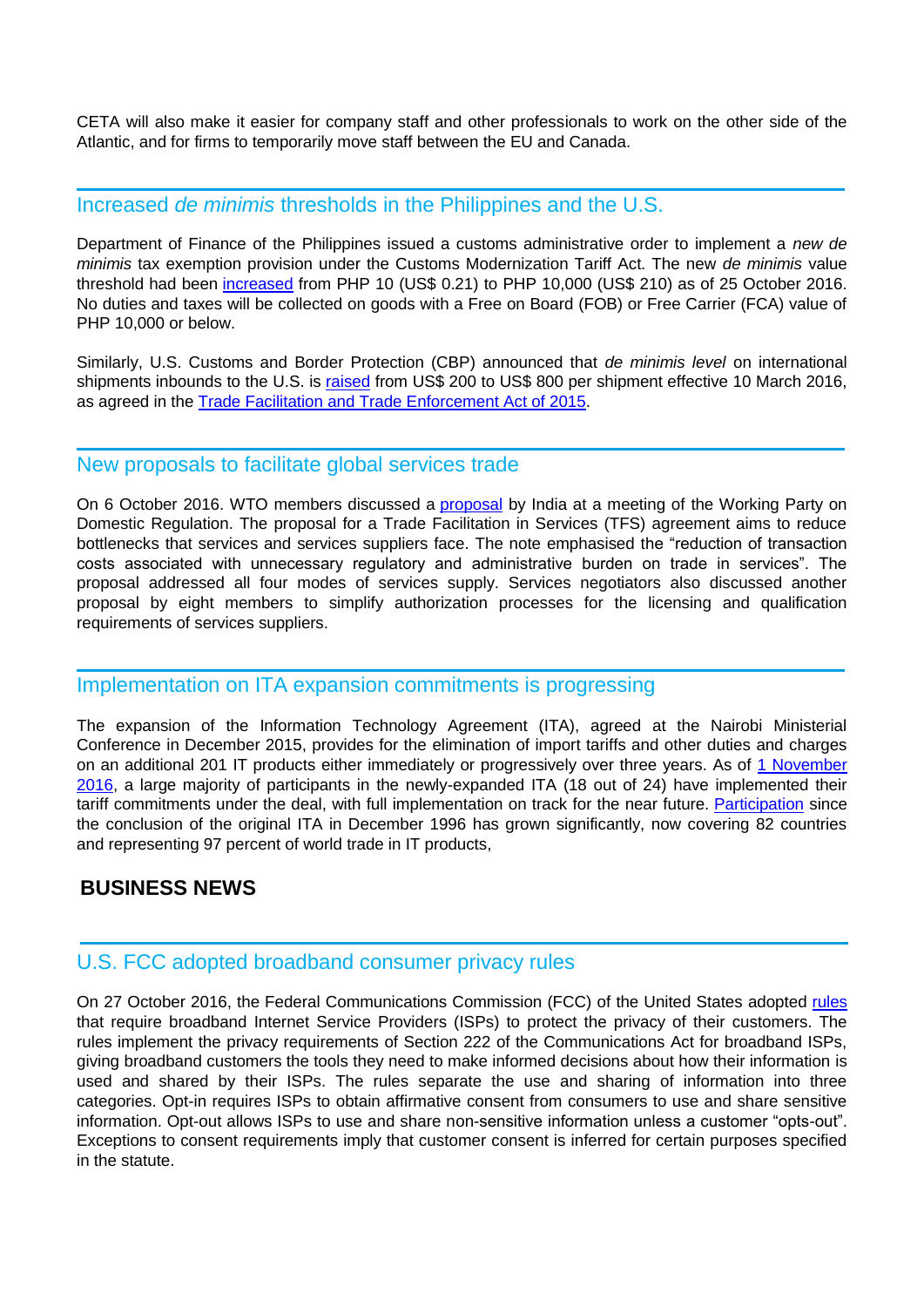### Swiss Railway Service to sell Bitcoin

The **[operator](http://legacy.intracen.org/survey/contact/openings.asp?3&5510-1288&20&M4VTFBMiUdJrViulVVyJFg)** of a national railway service in Switzerland began selling bitcoin through its ticket kiosks. Customers, who need to have a QR-code enabled bitcoin wallet and a valid Swiss mobile phone number, will be able to buy between CHF 20 and CHF 500. The railway operator further said that it plans to test demand for bitcoin sales over a two-year period.

#### Swiss Federal Council to reduce barriers to market entry for fintech firms

A dynamic fintech system can contribute significantly to the quality of Switzerland's financial centre and boost its competitiveness. Against this backdrop, the Federal Council called for an easing of the regulatory framework for providers of innovative financial technologies during its meeting on 2 November 2016. This easing should reduce barriers to market entry for providers in the fintech area and increase legal certainty for the sector overall. The country's Federal Department of Finance (FDF) outlined its [plans](http://legacy.intracen.org/survey/contact/openings.asp?3&5510-1288&21&M4VTFBMiUdJrViulVVyJFg) in hope to introduce legislation next year.

# **PAST EVENTS**

#### MIKTA workshop on electronic commerce

On 5 July 2016, the permanent missions of Mexico, Indonesia, Korea, Turkey and Australia (MIKTA) organized a [workshop](http://legacy.intracen.org/survey/contact/openings.asp?3&5510-1288&22&M4VTFBMiUdJrViulVVyJFg) on e-commerce, which analysed trends in trade and trade policy in electronic commerce and the digital economy, and highlighted the relationship between e-commerce, development, and small and medium-sized enterprises (SMEs).

#### Workshop on "promoting connectivity - exploring the services dimension"

Advances in information and communication technology, combined with the global expansion of the internet, are transforming the tradability of services. Various physical and regulatory factors can limit developing countries' abilities to connect to global markets. On 17 October 2016, a [workshop](http://legacy.intracen.org/survey/contact/openings.asp?3&5510-1288&23&M4VTFBMiUdJrViulVVyJFg) envisaged under the 2016-2017 Aid-for-Trade Work Programme was held to explore the role of services in enabling connectivity.

#### Over 20 sessions on e-commerce at the WTO Public Forum 2016

Under the theme of this year's [WTO Public Forum on "Inclusive Trade",](http://legacy.intracen.org/survey/contact/openings.asp?3&5510-1288&24&M4VTFBMiUdJrViulVVyJFg) more than 20 sessions focused ecommerce and the digital economy, capturing the latest developments and exploring how individuals and businesses could better participate in global trade through digital means.

#### Intergovernmental Group of Experts (IGE) meetings

On the sidelines of the IGE meetings, the Competition and Consumer Policies Branch (CCPB) of UNCTAD together with German Development Cooperation organised a side event called "Implications of Ecommerce for Competition and Consumer Policies in the ASEAN Region" on 19 October 2016 in Geneva, Switzerland. The event presented experiences and efforts undertaken by governments in the ASEAN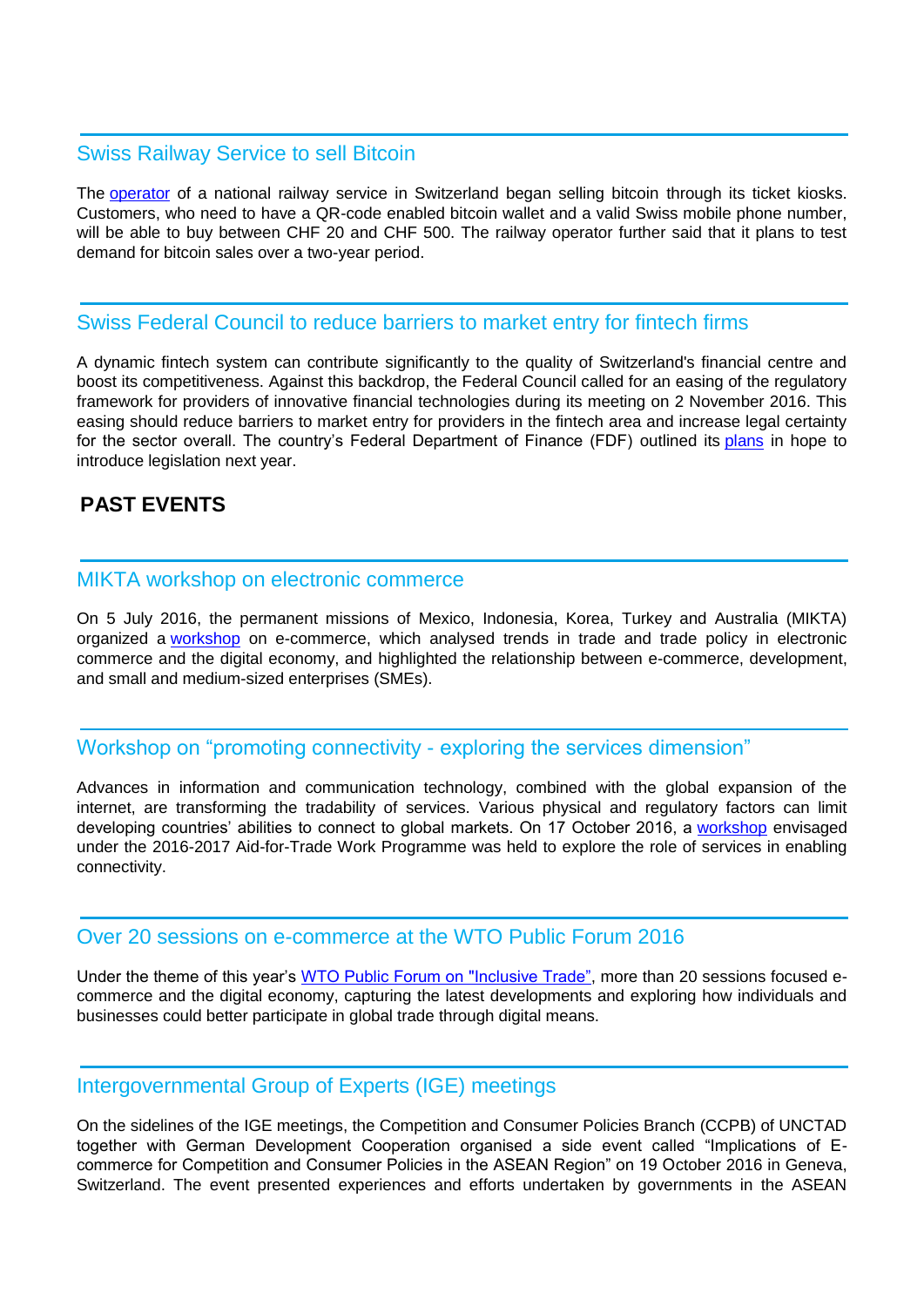member states to strengthen competition policy and consumer protection frameworks in the area of ecommerce.

## **PUBLICATIONS**

#### E-Commerce in China: Opportunities for Asian Firms

China's cross-border e-commerce has been growing rapidly in recent years. This development has brought new and innovative ways to access markets, presenting significant potential for neighbouring countries, especially SMEs in Asia, to increase their trade with China. The [report](http://legacy.intracen.org/survey/contact/openings.asp?3&5510-1288&25&M4VTFBMiUdJrViulVVyJFg) provides an overview of China's cross-border e-commerce and the background of its rapid growth, while also presenting: how e-commerce contributed to rural development in China and lessons of inclusive growth that can be replicated by other countries; and how Asian SMEs can get into China's e-commerce.

#### SME Competitiveness Outlook: Meeting the Standard for Trade

By meeting the standard for trade, the theme of this year's [SME Competitiveness Outlook](http://legacy.intracen.org/survey/contact/openings.asp?3&5510-1288&26&M4VTFBMiUdJrViulVVyJFg) report, SMEs increase their chances to connect to international value chains and consumers in a socially and environmentally sustainable manner. The report contains: governance insights for voluntary sustainability standards; new evidence on how standards and regulations affect trade and business performance; guidance for SMEs on how to select and implement standards and regulations; and a policy action plan to strengthen SMEs' ability to meet standards and regulations.

## UNCTAD B2C E-commerce Index 2016

Published in April 2016, the [UNCTAD B2C E-commerce Index 2016](http://legacy.intracen.org/survey/contact/openings.asp?3&5510-1288&27&M4VTFBMiUdJrViulVVyJFg) is composed of four indicators: internet use penetration, secure servers per 1 million inhabitants, credit card penetration and a postal reliability score. This year's index was improved by increasing geographic coverage from 130 to 137 economies and fine tuning the indicator to measure the delivery aspect of e-commerce.

#### ECIPE's Digital Trade Estimates

The European Centre for International Political Economy (ECIPE) launched the [Digital Trade Estimates](http://legacy.intracen.org/survey/contact/openings.asp?3&5510-1288&28&M4VTFBMiUdJrViulVVyJFg) (DTE) database in October 2016. The DTE database keeps track of digital trade policy, covering 65 economies. Measures are classified in four main areas: fiscal restrictions, establishment restrictions, restrictions on data, and trading restrictions.

#### A new regulatory framework for the digital ecosystem

Digitisation has created rapid technological progress and growth, which has generated tremendous benefits for consumers. This GSMA [study](http://legacy.intracen.org/survey/contact/openings.asp?3&5510-1288&29&M4VTFBMiUdJrViulVVyJFg) aims to contribute to the current debate about the implications of technological and economic convergence for regulation of the digital ecosystem. It has three primary objectives: first, to describe the competitive dynamics of the modern digital ecosystem as they relate to public policy in general and government regulation in particular; second, to describe why these changes challenge existing regulatory frameworks and require significant reforms; third, to lay out a set of principles